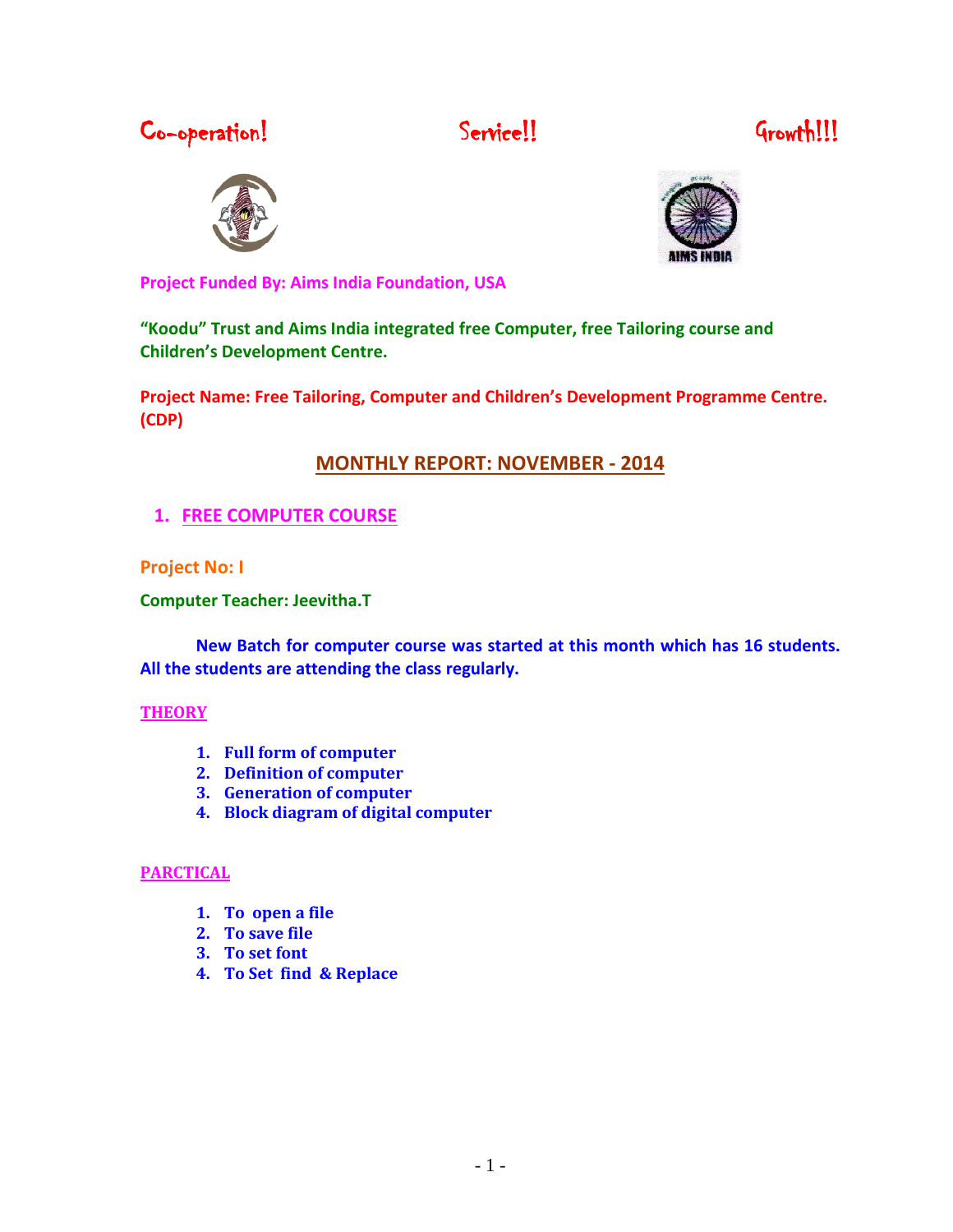| Sl.No | <b>Name of student</b> | Name of the class | <b>Attendance (Out of</b> |  |  |
|-------|------------------------|-------------------|---------------------------|--|--|
|       |                        | conducted         | 25)                       |  |  |
| 1.    | <b>PAVITHRA.G</b>      | <b>MS OFFICE</b>  | 24                        |  |  |
| 2.    | <b>LOGESWARI.G</b>     | $\epsilon$        | 25                        |  |  |
| 3.    | <b>PUNITHAWATHI.K</b>  | $\alpha$          | 24                        |  |  |
| 4.    | <b>NISHA.K</b>         | $\alpha$          | 23                        |  |  |
| 5.    | <b>TAMILARASI. A</b>   | $\alpha$          | 23                        |  |  |
| 6.    | <b>SUHAILA.K</b>       | $\alpha$          | 24                        |  |  |
| 7.    | <b>SWATHI.S</b>        | $\alpha$          | 21                        |  |  |
| 8.    | <b>RUBA. B</b>         | $\alpha$          | 20                        |  |  |
| 9.    | <b>AJANTHA.D</b>       | $\alpha$          | 25                        |  |  |
| 10.   | <b>MONISHA.R</b>       | $\epsilon$        | 23                        |  |  |
| 11.   | <b>SINTHU.L</b>        | $\alpha$          | 24                        |  |  |
| 12.   | <b>MANU.A</b>          | $\alpha$          | 21                        |  |  |
| 13.   | <b>CHANTHIRAN. A</b>   | $\alpha$          | 23                        |  |  |
| 14.   | <b>KUMAR.S</b>         | $\alpha$          | 25                        |  |  |
| 15.   | <b>POOVARASAN. K</b>   | $\alpha$          | 24                        |  |  |
| 16.   | <b>KALAIVANAN.A</b>    | $\alpha$          | 24                        |  |  |

#### **Attendance Details of the students for the New batch are furnished below.**

**Project No: 2** 

**Tailoring Teacher: Alice Mathew.**

**This month practical exams were conducted. All the women attended the exams and all of them were able to stitch the shimmies well and everyone got good marks. Abitha and Anusiya were happy to say that they could attend the test very confidently.** 

| SI.NO | Name of the students   | <b>Name of the class</b><br>conducted | <b>Attendance</b><br>(out of 25) |
|-------|------------------------|---------------------------------------|----------------------------------|
| 1.    | <b>VANITHA LOUIS.L</b> | <b>TAILORING</b>                      | 21                               |
| 2.    | <b>ABITHA.P</b>        | $\bf{u}$                              | 24                               |
| 3.    | <b>ANUSIYA.S</b>       | $\bf{u}$                              | 25                               |
| 4.    | <b>MEENA</b>           | $\bf{u}$                              | 25                               |
| 5.    | <b>RETHI.A.M</b>       | $\mathbf{u}$                          | 25                               |
| 6.    | <b>ROOKMANA</b>        | $\mathbf{u}$                          | 23                               |
| 7.    | <b>DHANYA</b>          | $\bf{u}$                              | 21                               |
| 8.    | <b>SARITHA</b>         | $\bf{u}$                              | 21                               |
| 9.    | <b>SRIJA</b>           | $\bf{u}$                              | 24                               |
| 10.   | <b>KANMANI</b>         | $\bf{u}$                              | 25                               |
| 11.   | <b>SOUTHA.B</b>        | $\alpha$                              | 23                               |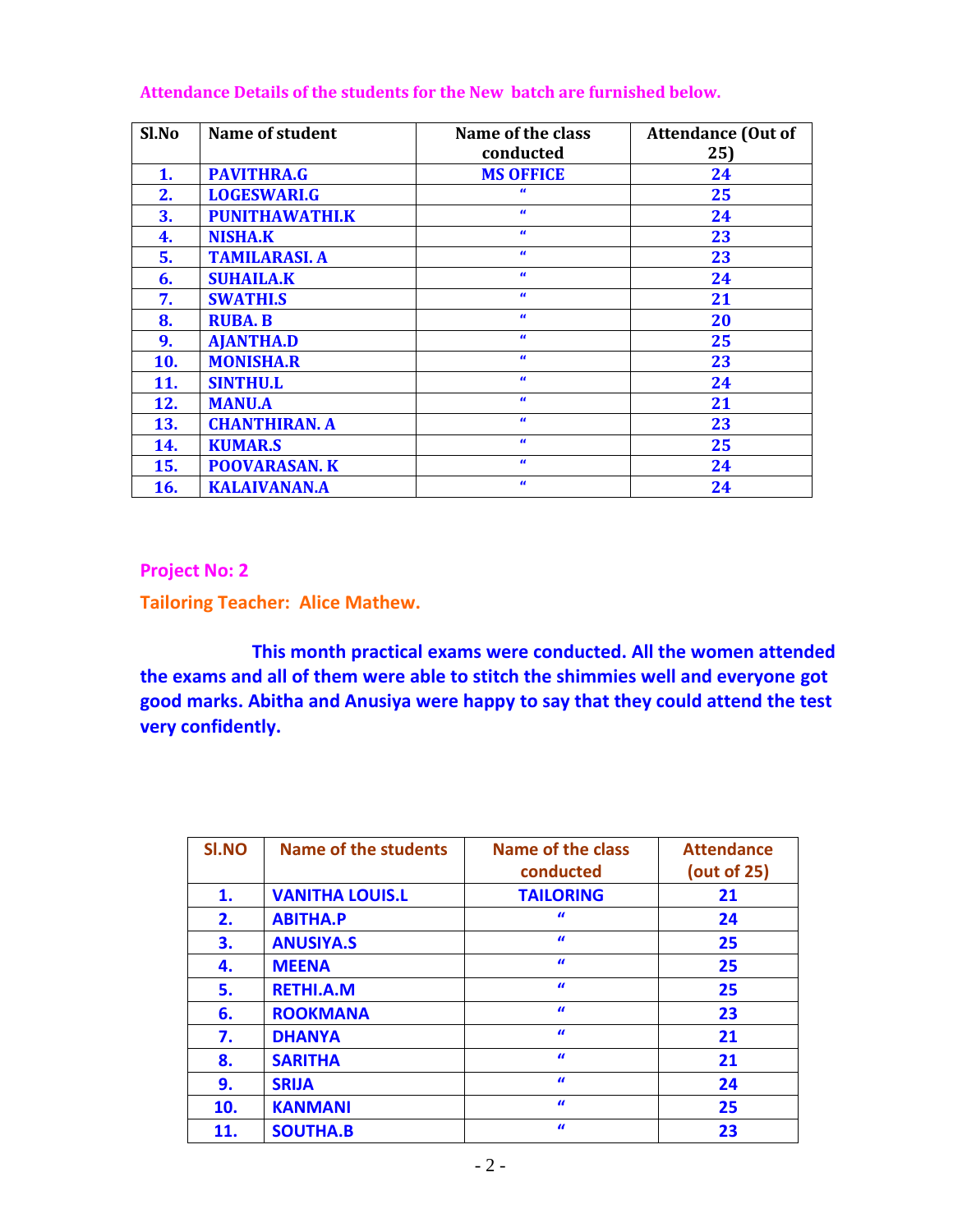| 12. | <b>SAFIRA.M</b>    | $\bf{u}$ | 21 |
|-----|--------------------|----------|----|
| 13. | <b>CHILLU.M</b>    | $\bf{u}$ | 24 |
| 14. | <b>PUSHPALEELA</b> | $\bf{u}$ | 23 |
| 15. | <b>KARTHIYANI</b>  | $\bf{u}$ | 25 |
| 16. | <b>VASUMITHA</b>   | $\bf{u}$ | 25 |

### **CO-ORDINATOR MONTHLY REPORT**

**Name of the Co-ordinator: M. Murugarajan**

**Coordinator had visited computer class, tailoring class as well as the CDP centre. In computer class the coordinator helped in the admission purposes of the students. In tailoring class the coordinator took a great effort in arranging exams. And he was there in the class throughout the exam. The co-ordinator also visited five CDP centre. Reading competition was conducted for the students. Thamarai CDP centre has 24 students and we declare that these 24 students are able to read Tamil very fluently and we consider this as a great achievement.**